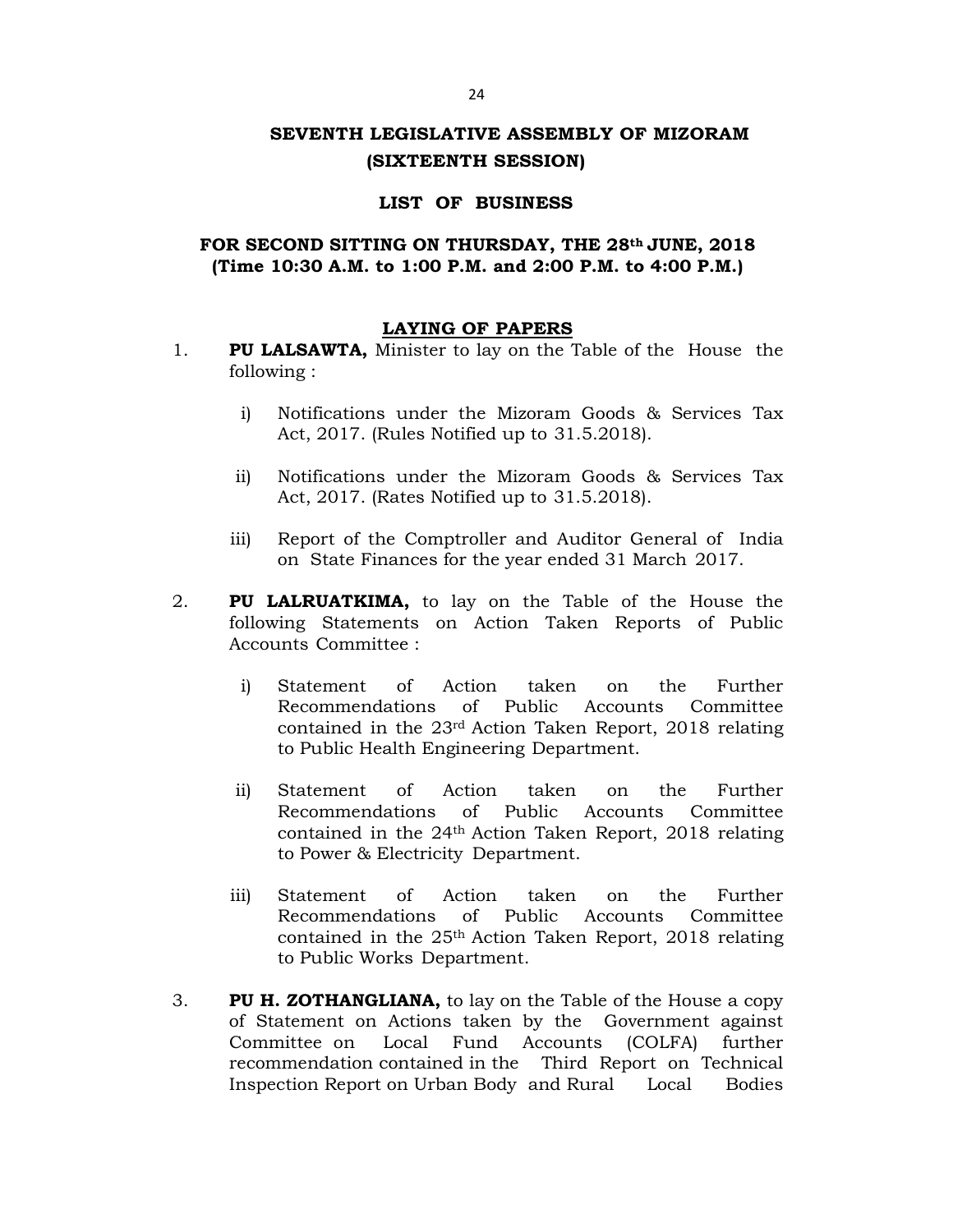for the year 2013-2014 relating to Local Administration Department.

4. **PU R. VANLALVENA,** to lay on the Table of the House a copy of Statement of Action taken on the further recommendations of Committee on Government Assurances contained in the Seventh Report, 2017 relating to Health & Family Welfare Department, School Education Department and Fisheries Department.

## **PRESENTATION OF REPORTS**

- 5. **PU P.C. ZORAM SANGLIANA,** to present to the House the Third Report on Actions taken by the Government against the recommendations contained in the Second Report of Subject Committee-I relating to Excise and Narcotics Department.
- 6. **PU LALRUATKIMA,** to present to the House the following Reports of Public Accounts Committee :
	- i) Thirtieth Report on Actions taken by the Government on the recommendations contained in the Twenty Sixth Report of the Public Accounts Committee on the Report of C&AG of India for the year 2011-2012 relating to Health & Family Welfare Department.
	- ii) Thirty First Report on Actions taken by the Government on the recommendations contained in the Twenty Seventh Report of the Public Accounts Committee on the Report of C&AG of India for the year 2012-2013 relating to Transport Department.
	- iii) Thirty Second Report on Actions taken by the Government on the recommendations contained in the Twenty Ninth Report of the Public Accounts Committee on the Report of C&AG of India for the year 2012-2013 relating to Transport Department.
- 7. **PU H. ZOTHANGLIANA,** to present to the House the Sixth Report on Actions Taken by the Government against the recommendations contained in the Fifth Report of Committee on Local Fund Accounts relating to Local Administration Department.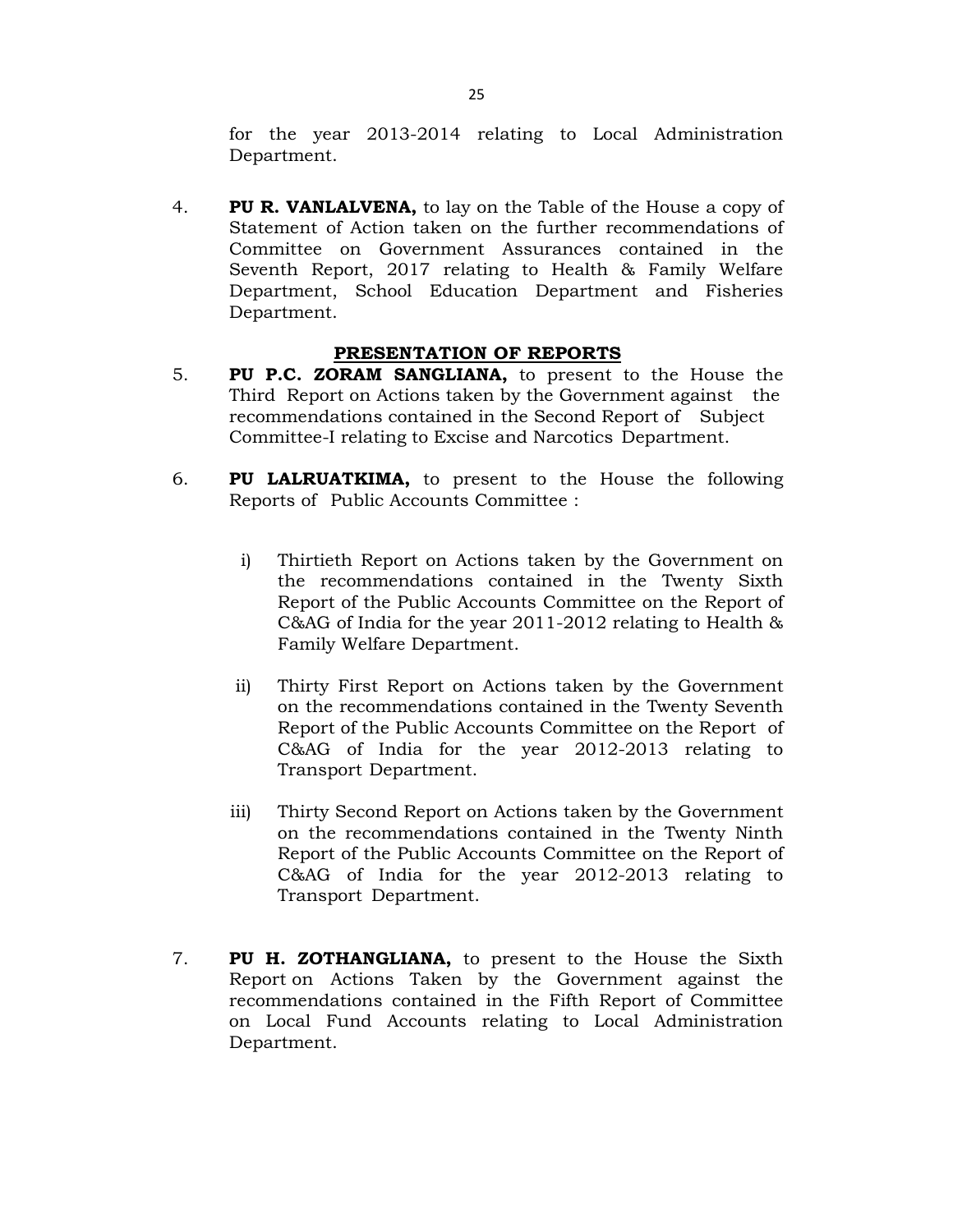8. **PU R. VANLALVENA,** to present to the House the Eighth Report of Committee on Government Assurances relating to Government Assurances given by Ministers in the Twelfth Session of the Seventh Legislative Assembly of Mizoram.

#### **OFFICIAL RESOLUTION**

9. **PU R. LALZIRLIANA,** Minister to move an Official Resolution in the following form :

"That this House resolves to impress upon the Government of India its unequivocal opposition to the proposed Citizenship Amendment Bill, 2016 that seeks to amend the Citizenship Act, 1955 to make illegal migrants eligible to be given Indian Citizenship on the basis of religion".

## **LEGISLATIVE BUSINESS** *Bill for introduction, consideration and passing*

10. **PU LALSAWTA,** Minister to beg leave of the House to introduce "The Mizoram Public Demands Recovery (Amendment) Bill, 2018".

## *ALSO to introduce the Bill to move that the Bill be taken into consideration AND to move that the Bill be passed.*

….

S.R. ZOKHUMA Commissioner & Secretary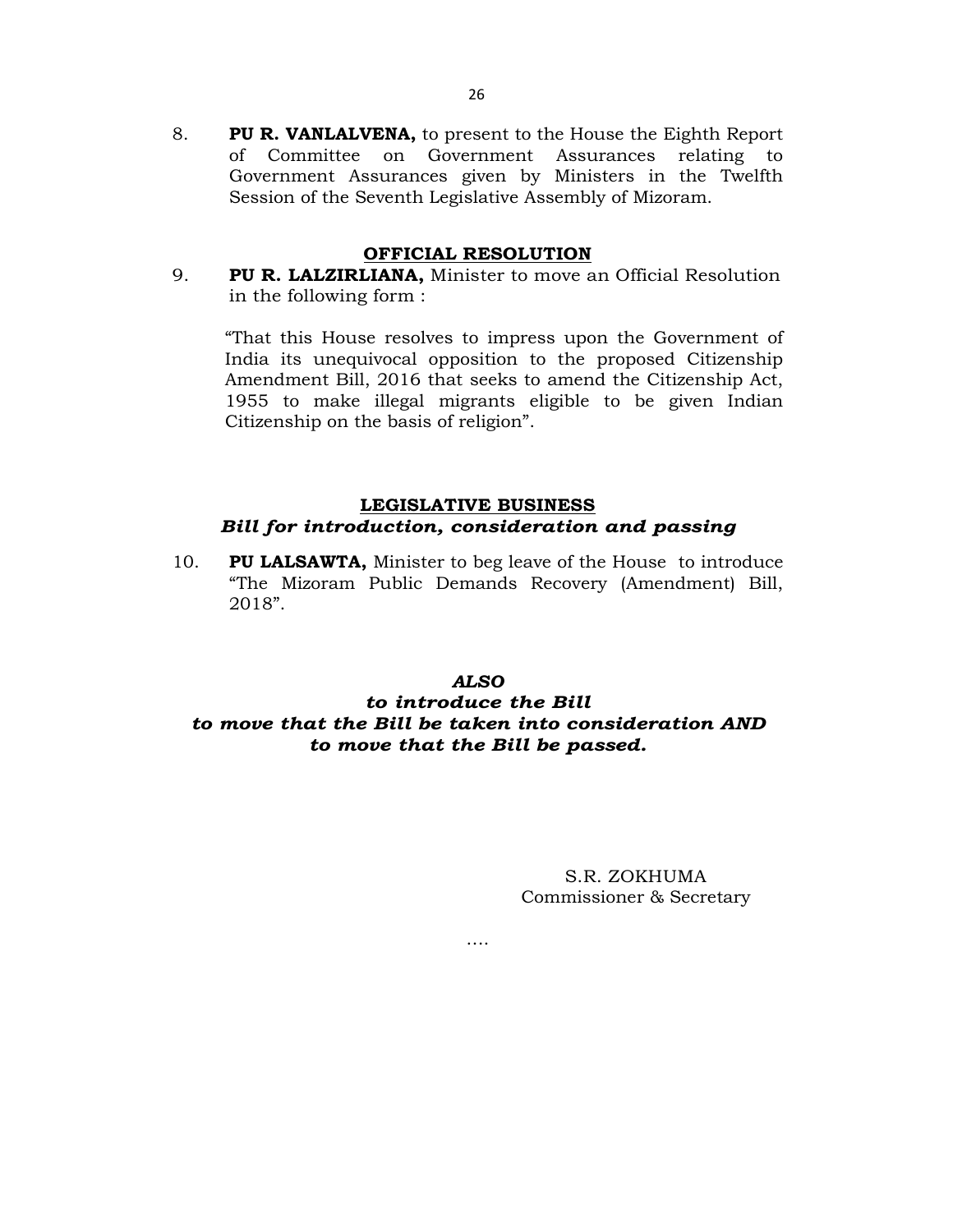**SPEAKER :** Now the God of Patience and consolation grant you to be likeminded one towards another according to Christ Jesus: that ye may with one mind and one mouth glorify God, even the Father of our Lord Jesus Christ.

Romans 15:5-6

The Hon. Member Pu S. Laldingliana is granted leave for today. We shall start with Laying of Papers. Let us now call upon Pu Lalsawta, Hon. Finance Minister to lay his papers.

**PU LALSAWTA, MINISTER :** Pu Speaker, with your kind permission, I hereby lay the following papers on the table of this august House:

- 1) Notifications under the Mizoram Goods & Services Tax Act, 2017. (Rules Notified up to 31.5.2018)
- 2) Notifications under the Mizoram Goods & Services Tax Act, 2017. (Rates Notified up to 31.5.2018)
- 3) Report of the Comptroller and Auditor General of India on State Finance for the year ended 31 March, 2017.

**SPEAKER** : Let the copies be distributed. Let us now call upon Pu Lalruatkima, Chairman, Public Accounts Committee to lay his papers on the Table of the House.

**PU LALRUATKIMA :** Pu Speaker, with your kind permission sir, I hereby lay the following Statements and Action Taken Reports of Public Accounts Committee on the Table of the House.

- 1) Statement of Action Taken on the Further Recommendations of Public Accounts Committee contained in the  $23<sup>rd</sup>$  Action Taken Report, 2018 relating to Public Health Engineering Department.
- 2) Statement of Action Taken on the Further Recommendations of Public Accounts Committee contained in the 24<sup>th</sup> Action Taken Report, 2018 relating to Power & Electricity Department.
- 3) Statement of Action Taken on the Further Recommendations of Public Accounts Committee contained in the  $25<sup>th</sup>$  Action Taken Report, 2018 relating to Public Works Department. Thank you.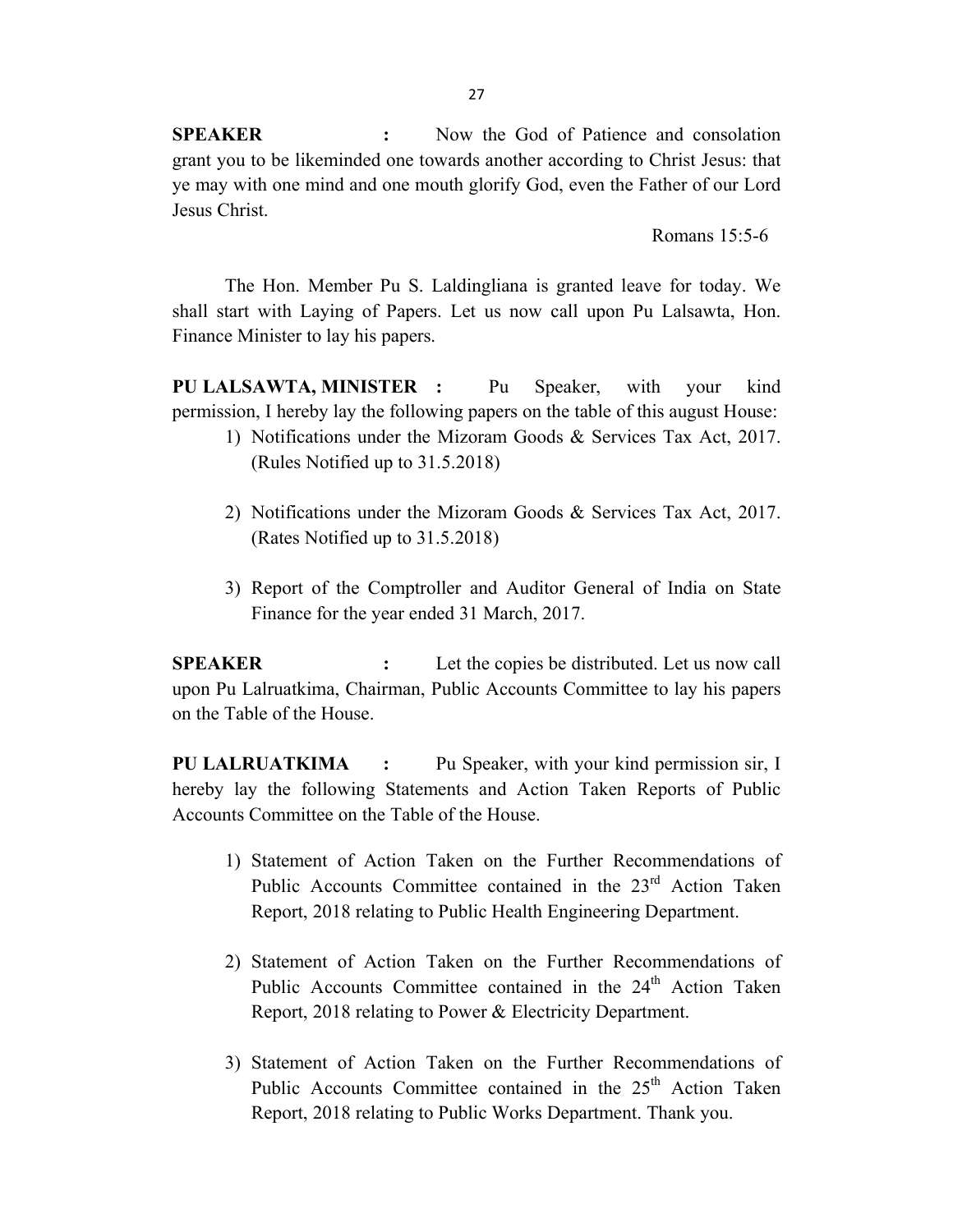**SPEAKER :** Let the copies be distributed. Let us now call upon Pu H. Zothangliana, Chairman, Committee on Local Fund Accounts to lay his papers on the Table of the House.

**PU H. ZOTHANGLIANA:** Pu Speaker, with your permission, I hereby lay on the Table of The House the Statement of Actions taken by the Government against Committee on Local Fund Accounts (COLFA) further recommendation contained in the Third Report on Technical Inspection Report on Urban Body and Rural Local Bodies for the year 2013-2014 relating to Local Administration Department. Thank you.

**SPEAKER :** Let the copies be distributed. Let us now call upon Pu R. Vanlalvena, Chairman, Committee on Government Assurances to lay his papers on the Table of the House.

**PU R. VANLALVENA :** Pu Speaker, with your permission, I hereby lay the Statement of Action Taken on the further recommendations of Committee on Government Assurances contained in the Seventh Report, 2017 relating to Health & Family Welfare Department, School Education Department and Fisheries Department on the Table of the House.

**SPEAKER :** Let the copies be distributed. We shall now move to Presentation of Reports. Let us call upon Pu P.C. Zoram Sangliana, Chirman, Subject Committee-I to present their report.

**PU P.C. ZORAM SANGLIANA:** Pu Speaker, with your permission Sir, I hereby present the Third Report of Subject Committee-I, Action taken by the Government against the recommendations contained in the Second Report of Subject Committee-I relating to Excise and Narcotics Department. Thank you.

**SPEAKER :** Let the copies be distributed. Pu Lalruatkima, Chairman, Public Accounts Committee may now present their reports.

**PU LALRUATKIMA :** Thank you, Pu Speaker. With your permission, I hereby present the following reports of Public Accounts Committee:

1) Thirtieth Report on Actions taken by the Government on the recommendation contained in the Twenty Sixth Report of the Public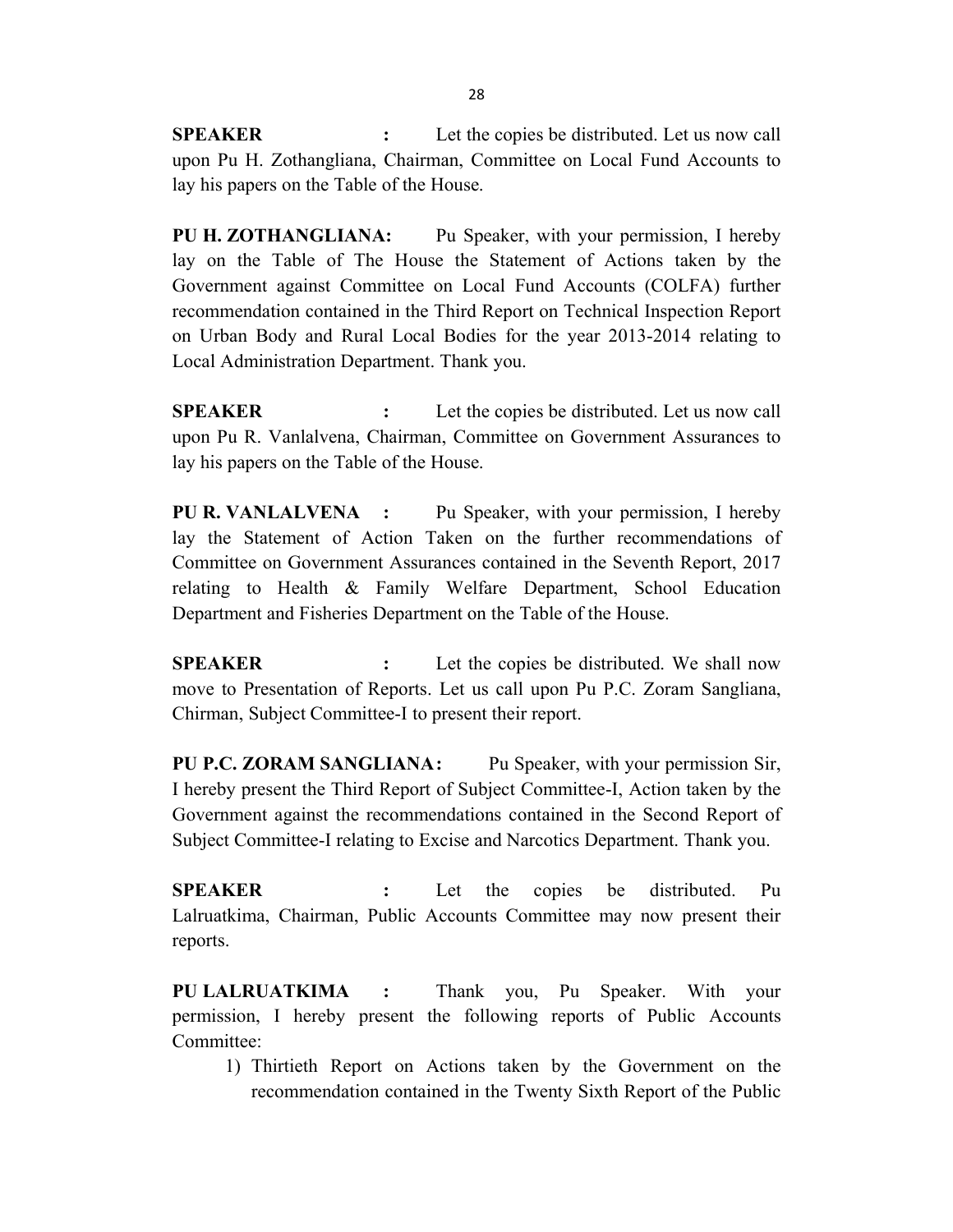Accounts Committee on the Report of C&AG of India for the year 2011-2012 relating to Health & Family Welfare Department.

- 2) Thirty First Report on Actions taken by the Government on the recommendation contained in the Twenty Seventh Report of the Public Accounts Committee on the Report of C & AG of India for the year 2012-2013 relating to Transport Department.
- 3) Thirty Second Report on Actions taken by the Government on the recommendations contained in the Twenty Ninth Report of the Public Accounts Committee on the Report of C&AG of India for the year 2012-2013 relating to Transport Department.

**SPEAKER :** Let the copies be distributed. Let us now call upon Pu Zothangliana, Chairman, Committee on Local Fund Accounts.

**PU H. ZOTHANGLIANA:** Thank you, Pu Speaker. With your permission, I hereby present in this august House the Sixth Report on Actions Taken by the Government against the recommendations contained in the Fifth Report of Committee on Local Fund Accounts relating to Local Administration Department. Thank you.

**SPEAKER :** Let the copies be distributed. Pu R. Vanlalvena, Chairman, Committee on Government Assurances may also now take his time.

**PU R. VANLALVENA :** Pu Speaker, with your kind permission, I hereby present in this august House the Eight Reports of Committee on Government Assurances relating to Government Assurances given by Ministers in the Twelfth Session of the Seventh Legislative Assembly of Mizoram. Thank you.

**SPEAKER :** Let the copy be distributed. We shall now move to another business. We have one Official Resolution today. Let us call upon the owner of the Resolution Pu R. Lalzirliana, Hon. Home Minister to move his resolution.

**PU R. LALZIRLIANA, MINISTER:** Thank you, Pu Speaker. The resolution is as follows: "That this House resolves to impress upon the Government of India its equivocal opposition to the proposed Citizenship Amendment Bill, 2016 that seeks to amend the Citizenship Act, 1955 to make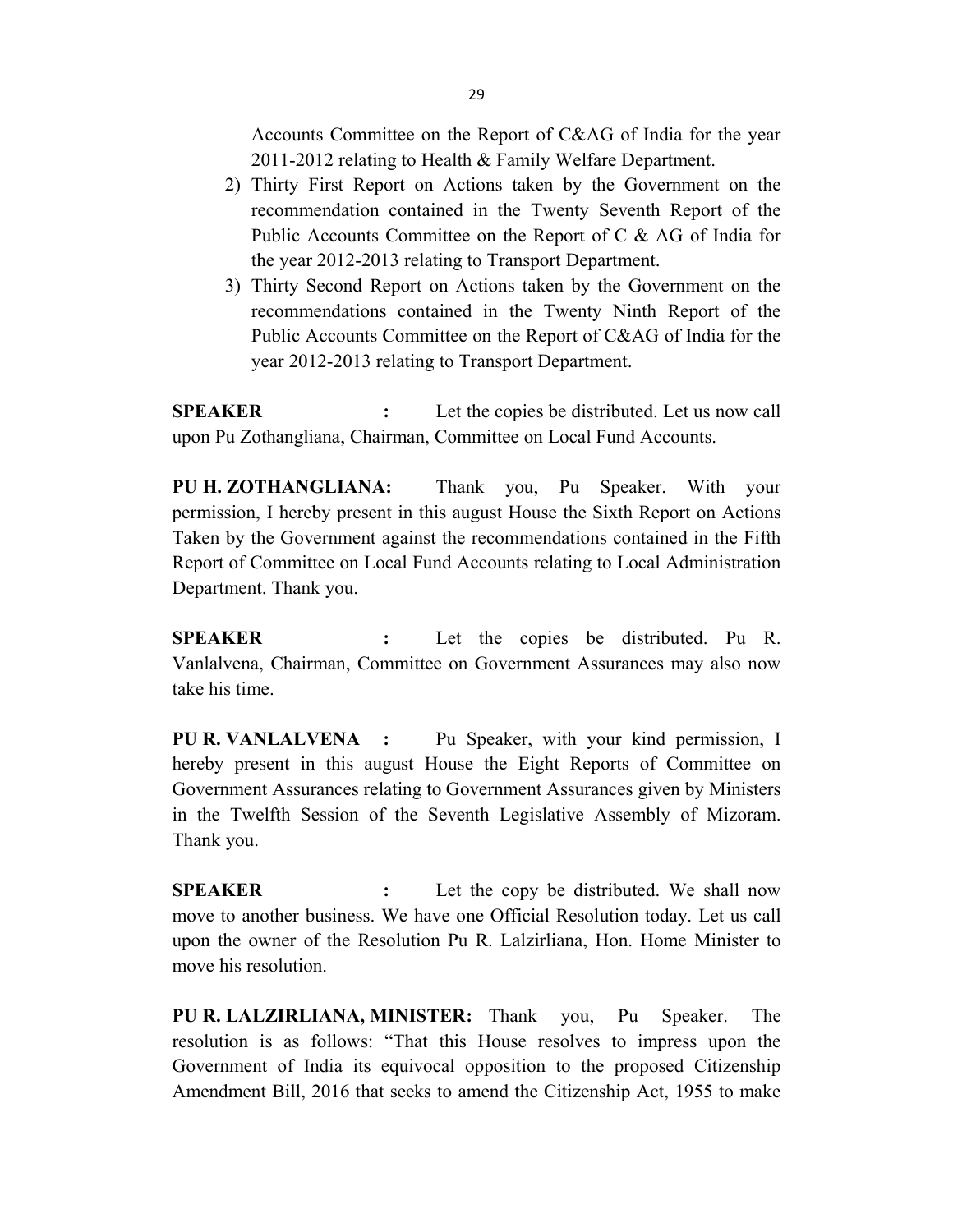illegal migrants eligible to be given Indian Citizenship on the basis of religion."

Pu Speaker, this resolution is the result of the proposed amendment of Citizenship Act 1955, Act No. 57 of 1955 which is implemented on 30.December, 1955. Section 5 and 6 of this act state about hoc citizenship of India could be acquired by naturalization. It does not contain how illegal migrants could acquire citizenship. The proposed amendment is trying to amend this act in such a way that migrants from Afghanistan, Pakistan and Bangladesh who belongs to Religious Minorities of Hindu, Sikh, Buddhist, Jain, Parsi and Christian and given exemption by the Central Government as per the Passport Entry into India Act, 1920 Section 3, Clause 2 and Clause (c) or "Foreigners Act, 1946" or by order would not be included in illegal migrants. Besides, the period after which minority migrants could apply for citizenship by naturalization is also reduced to 6 years from 11 years. The real danger is that this will opens the possibilities that illegal migrants could get citizenship more easily.

It is obvious that this amendment focus on providing assistance to illegal migrants due to oppression and problems from neighbouring countries rather than legal migrants. It is good to provide rehabilitation to refugees on humanitarian ground to some extent. However, it is not obligatory for India to give citizenship as it is not a signatory of United Nations Refugee Conventions, 1951.

Besides, it is quite doubtable that it is meant for some particular countries and religions. While some religions are mentioned in the proposed amendment, the Rohyngia Muslim in Myanmar, Uyghur Muslim from China, Amaddhiya Muslim, etc. are not included. The Preamble of the Constitution of India states that India is a sovereign, socialist, secular, democratic republic state. It is clearly against the principle of Indian Constitution to differentiate based on religion. Therefore, I beg the House to pass this resolution unanimously and express our opposition against this act. Thank you.

**SPEAKER :** We shall now have discussion on the resolution. Each member will have ten minutes. Let us first give time to Dr. Ngurdingliana.

**Dr. NGURDINGLIANA :** Thank you, Pu Speaker. As already stated by the Hon. Home Minister, the Citizenship Act 1955 is created by the Parliament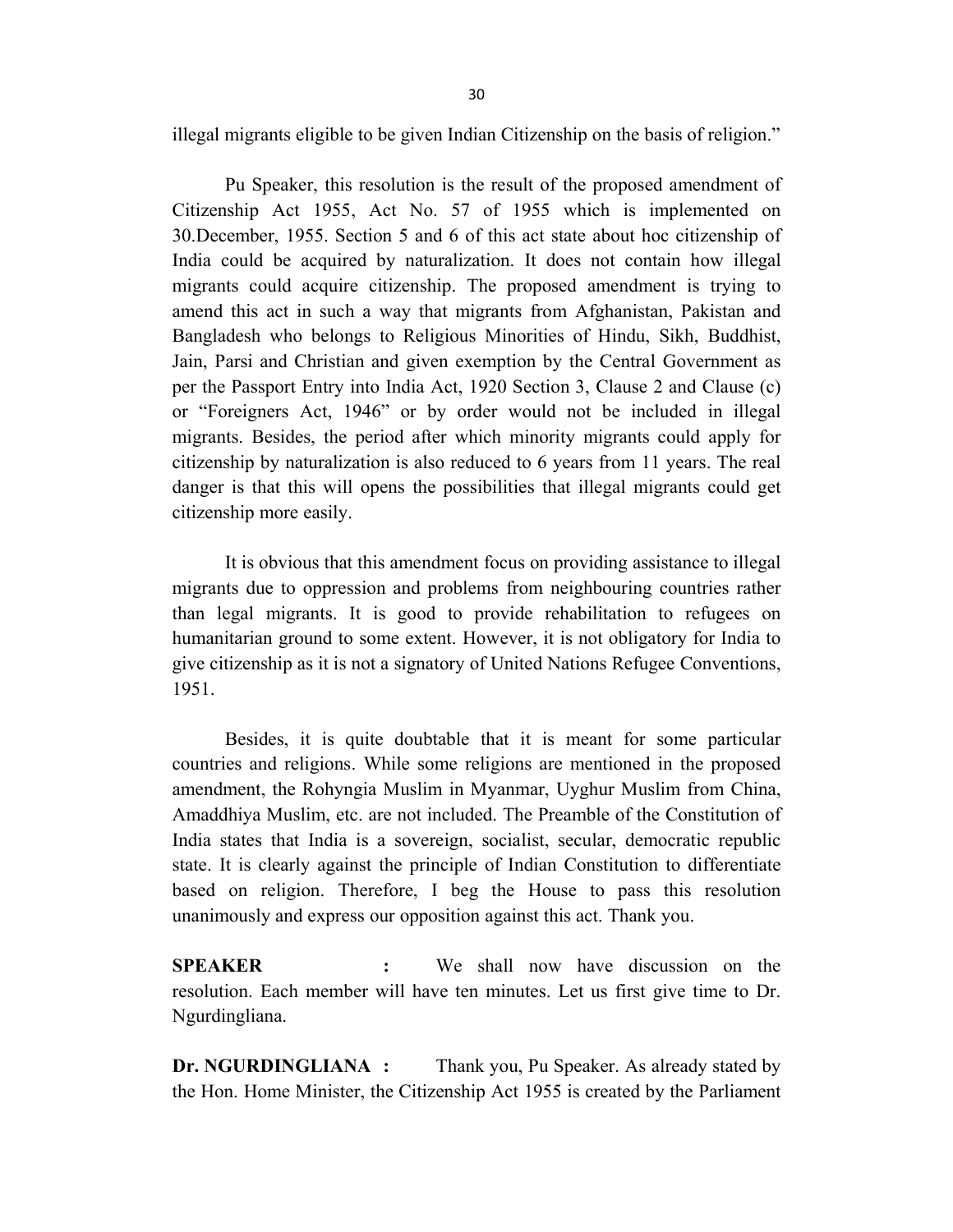of India through the Constitution of India. It has been amended five times in the past.

The previous amendments are made as per the need of the citizens. However, this proposed amendment is based on religion. It seems to be an attempt to give citizenship to Hindu illegal migrants. I think that this should be strongly opposed and I support the resolution. Thank you.

**SPEAKER :** Pu K. Sangthuama.

**PU K. SANGTHUAMA :** Thank you, Pu Speaker. The resolution moved by the Hon. Home Minister is a good one. We are aware that India is a secular state. Meanwhile, the proposed amendment which is based on religion is opposed from different angle. It poses a threat for especially the North East states. We need to make every possible effort so that freedom of religion could be withheld. As already stated by Pu Vanlalzawma, it is necessary to sent delegates to central government also in order to inform our stance.

It is clear that this proposed amendment is to make Hinduism remain the major religion of India. In this connection, it is necessary to increase our population so that we may have better impact in India. It is also important to prevent ourselves from assimilation. It seems we are unanimous to pass this resolution. Besides, we need to bear in mind how it will be pursued also. Thank you, Pu Speaker.

**SPEAKER :** Pu P.C. Zoram Sangliana.

**PU P.C. ZORAM SANGLIANA:** Thank you, Pu Speaker. I am overwhelmed that the Hon. Home Minister has moved this resolution for the safeguard of our state and our religion. It seems this may be a way for the exploited and smaller sections to gain independence from India.

We are currently facing several encroachments in our border areas also. Huge area of our land has been fenced out on the ongoing border fencing work. The people in the area are facing a huge problem due to the border fencing work also. This is also connected with this resolution.

This is the time we could stand for our state and our religion. On the matter of its pursuance, I suggest that joint meeting should be held under the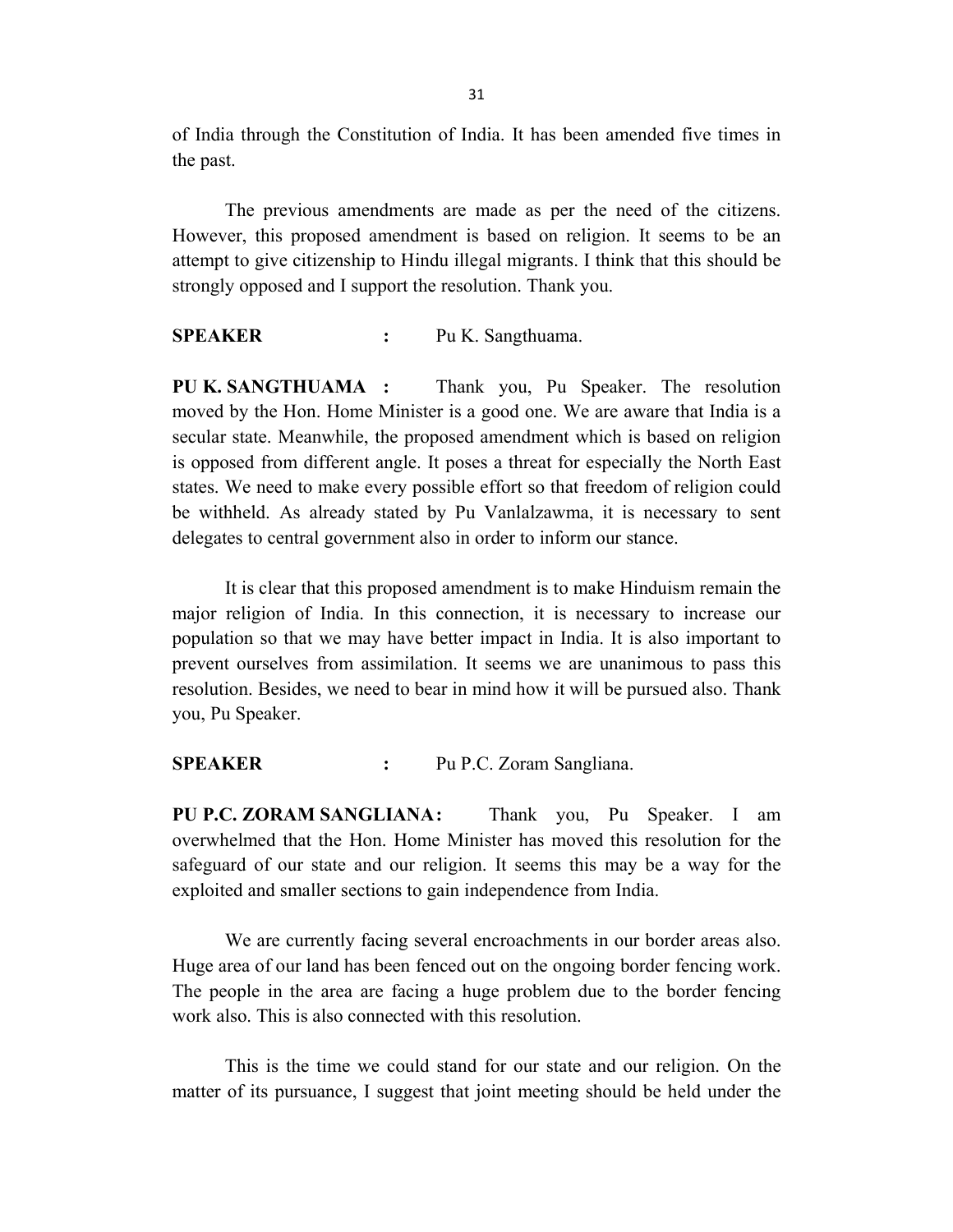leadership of the Hon. Chief Minister or the Hon. Home Minister with all NGOs and churches. The resolution made by that meeting should also be pursued to central government also as necessary. Thank you, Pu Speaker.

### **SPEAKER :** Pu Lalsawta.

**PU LALSAWTA, MINISTER:** Thank you, Pu Speaker. I consider this resolution moved by the Hon. Home Minister very important. India is a great nation which survives the test of time. The founding fathers of this nation realize the importance of constitution to make this nation, which comprises of huge diversities into one great nation. In that constitution formed by them, Article 5 to Article 11 states about citizenship. Within that articles, there is absolutely no restriction or differentiation or even mention of religion. Unfortunately, after the present BJP ministry in the central government, there is now differentiation proposed to be made based on religion. We do not agree to break the greatness of the Constitution which is free from differences based on religion.

India is currently the biggest democratic country based on population; this makes it a great status. However, the greatness is again should be measured on its quality but not merely on quantity. There is no greatness in increase in population because we favour some people just because they belong to a particular religion. I would like to express my opposition against this Citizenship Amendment Bill, 2016 and I am supporting this resolution. Thank you.

**SPEAKER :** Pu Hmingdailova.

**PU HMINGDAILOVA KHIANGTE:** Thank you, Pu Speaker. I am glad that this important resolution has been moved by the Hon. Home Minister. It is a fact that the Party in Central Government is trying to implement their policy of Hindutva in different methods. (Dy. Speaker at the Chair) If we do not understand and protect ourselves, this may be a huge danger for this state with only a population of around 12 lakhs.

I remember the statement made by an MP which says that the only Hindus are included in this amendment at the first place. It is only after a huge pressure that other minority religions are included. Meanwhile, the Muslims are still not included. This makes it more suspicious about the intention of the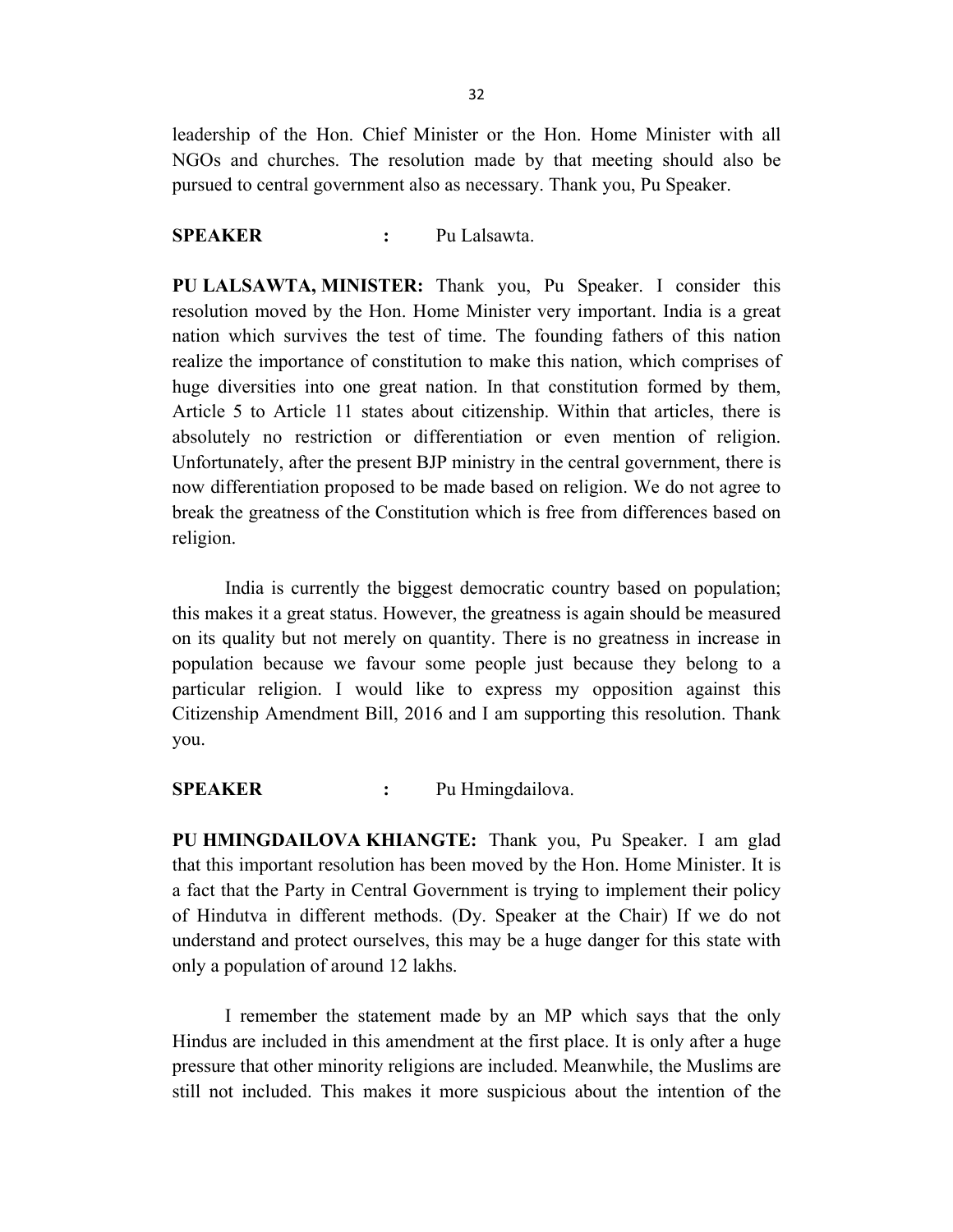amendment. Therefore, I am opposing the amendment and do support this resolution. Thank you.

#### **DEPUTY SPEAKER :** Er. Lalrinawma.

**Er. LALRINAWMA :** Thank you, Pu Dy. Speaker. I would first like to state that I am supporting this resolution. Careful study of the proposed amendment shows that it is against Article 14 of Indian Constitution which provides equality irrespective of religion. This proposed amendment clearly drew discrimination on the grounds of religion. Therefore, I consider this amendment unacceptable.

Moreover, there is a provision for cancelation of citizenship for overseas citizens of India in case they commit even a petty crime. This is also quite doubtable.

What I would like to add while discussing this resolution is that we need to be more prompt in pursuing our resolutions passed in this House. If not, it may not be effective enough as expected. Besides, with the coming challenges and problems nowadays, the value of safeguard and protection provided by Mizoram Peace Accord increased. We need to realize these protections and privileges of our state in this regard. With these words, I am supporting the resolution. Thank you.

#### **DEPUTY SPEAKER :** Pu T. Sangkunga

**PU T. SANGKUNGA :** Thank you, Pu Deputy Speaker. We are aware that India is a secular state which is clearly stated in the Preamble of the Constitution. Meanwhile, the Citizenship Amendment Bill is trying to act against this.

It is a fact that it is only because the leaders of north east states decided to remain a part of India at the time that the whole of Assam could remain a part of India. If not, the majority Muslim community would surely vote to become a part of Pakistan.

Meanwhile, it is quite unfortunate that the proposed amendment is trying to pave a way for immigrants from Afghanistan, Bangladesh and Pakistan to avail citizenship. On the other hand, the Mizo tribes from Myanmar are not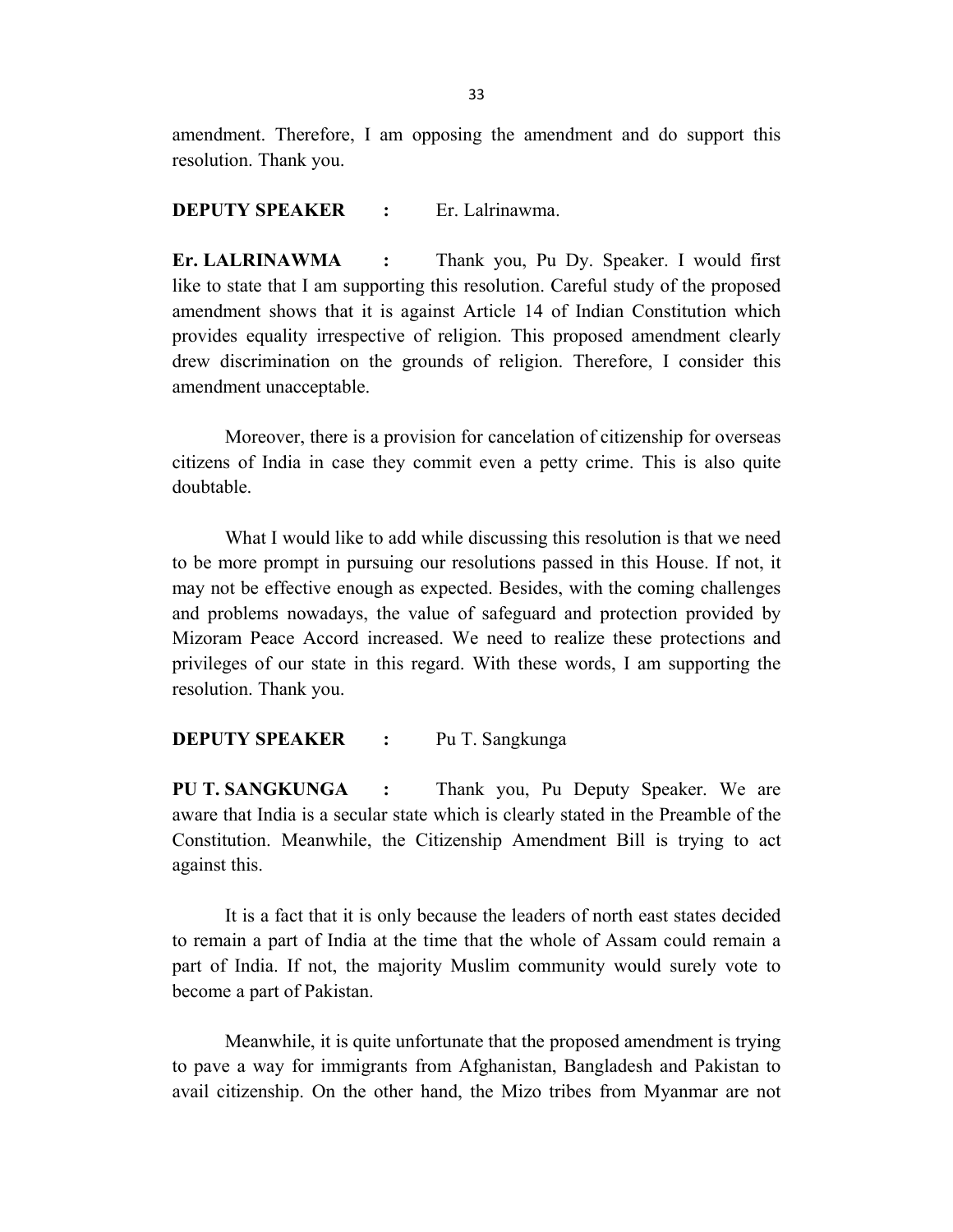included. It is quite bias against our state. The origin of this amendment is merely for the political advantage of Hon. Prime Minister from the Hindus. We have to prevent and oppose this law that will allow them to have easy citizenship right. We need to unite and combat this issue

Having a delegate at Parliament is not enough and so is necessary to organize representatives and meet with Joint Parliamentary Party at Delhi. Lastly, i support this Resolution. Thank you.

**PU T.T. ZOTHANSANGA:** Pu Speaker, thank you. We are all aware that the activities of BJP government do not imply integrity and togetherness among which Citizenship Amendment Bill is one example. As mentioned before, we need to fight this as a society irrespective of political party and religious denomination. We must be willing to use additional measures to combat this issue for our survival. For this reason, i truly support this Resolution. Thank you.

**DEPUTY SPEAKER :** Pu Lalrinliana Sailo

**PU LALRINLIANA SAILO:** Pu Deputy Speaker, thank you. I stand here today to support this Citizenship Amendment Bill, 2016. Thinking about the integrity of India and Mizoram, Citizenship Bill is not a favorable bill especially for North East India as we are in a vulnerable state.

As such, we should not be support this bill since it is the strategy of BJP and they are using us to benefit themselves while sacrificing our nation. Therefore, we should be oppose to this Bill and protest against this Bill. Thank you.

**PU LALTHANLIANA :** Pu Deputy Speaker, thank you. We are all aware of the threat The Citizenship Bill 2016 will pose against Mizoram and the people and I support this amendment Bill that the Hon. Minister has submitted and also any measure which may be taken for the success of this Bill. Thank you.

**DEPUTY SPEAKER** : Though brief, it is practical speech. Next is Pu Lalruatkima.

**PU LALRUATKIMA :** Pu Speaker, thank you. We discuss the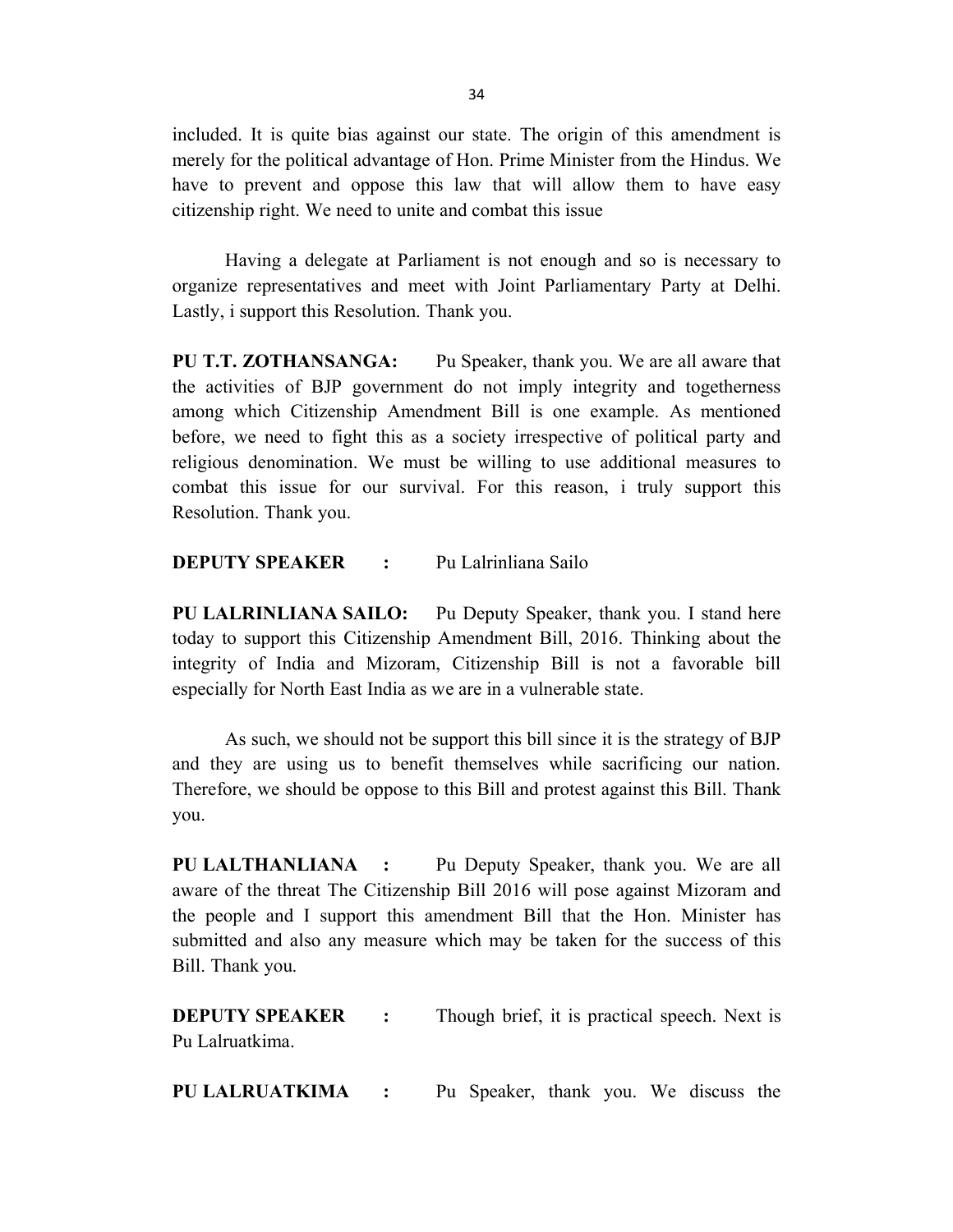Citizenship Amendment Bill, 2016 which is of much important as it may cause potential threat to Mizoram and the official resolution to counter this bill. I would like to mention that i support this resolution and would like to deliver a few points regarding this bill.

Pu Speaker, i am not concern about India but Mizoram and the affect this bill could bring. We are in charge of our own fate and we have our own rules and regulations to counter this bill such as Bengal Eastern Frontier Regulation, 1895, Inner Line permit and Article 371 (g). We must ensure that these rules are exercised and executed when the need arise.

NGO coordination committee has submitted a memorandum protesting Citizenship Amendment Bill, 2016. The government needs to take further action at central level even if this resolution is passed. Thank you.

**DEPUTY SPEAKER :** Col ZS Zuala

**Lt. Col. Z.S. ZUALA :** Pu Deputy Speaker, we should be aware that our central government is Hindu Fundamentalist party and as such their objective is to promote Hindu and Hindu laws. We are witness to their actions that promote Hindu and its way of life. Even though we are aware of their extremism, there are some who would collaborate with BJP and i believe that withdrawing from this alliance would benefit us. I also support this resolution. Thank you.

## **DEPUTY SPEAKER :** Dr. K. Beichhua

**Dr. K. BEICHHUA :** Pu Deputy Speaker, thank you. As discuss by members before me, we are all aware that this bill pose a threat to the security of India and Mizoram. I am certain that this resolution will be passed and i suggest the practical approach to pursue this at central level.

Also, the objective of Modi's government is distinctive from this Bill and i regret that certain party from Chakma Autonomous District Council would form an alliance with them. I believe this congress ministry needs to reflect on this and if possible withdraw from this alliance.

Lastly, I support this resolution submitted by the Hon. Minister. Thank you.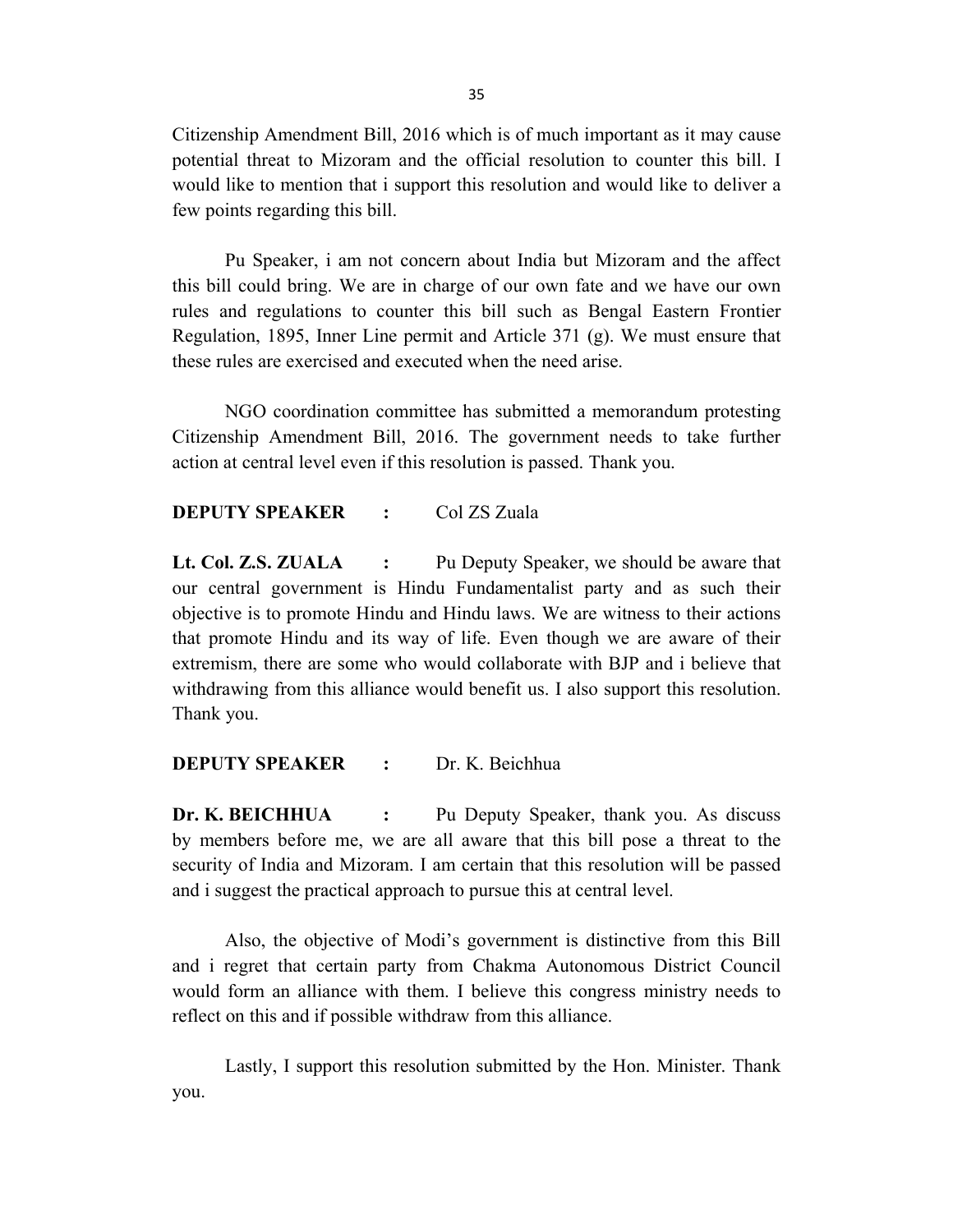**DEPUTY SPEAKER :** The House Leader.

**PU LAL THANHAWLA, CHIEF MINISTER:** The BJP that the Chakma Autonomous District Council formed an alliance with is different from the Central BJP with separate interests and objectives.

### **DEPUTY SPEAKER :** Pu John Siamkunga

**PU JOHN SIAMKUNGA:** Pu Deputy Speaker, thank you. This Bill has a secret agenda definitely as the objective is unclear since the statement of objects and reasons does not clearly define for this amendment. It is true that BJP belongs to Indian Right Wing Hindu Nationalists and as such it is necessary that we pool our resources as a nation irrespective of political and religious denomination and protest this Bill. Lastly, i pledge my support to the resolution submitted by the Hon. Minister. Thank you.

### **DEPUTY SPEAKER :** Pu R. Romawia

**PU R. ROMAWIA, MINISTER:** Pu Deputy Speaker, thank you. There is a precise statement of objects and reason which underlines 'Many persons of Indian origin'. However the central concept on Indian origin is completely different from ours in which Christianity is categorized as a foreign religion and as such we might not be regarded as the Indian origin according to them.

The main objective obviously is to transform India into a Hindu State following Hindu rules, code and way of life among which Citizenship Amendment Bill is one of their strategies. As such, we need to take every necessary step to protest this bill for the integrity of our nation. I am thankful that the Hon. Minister submitted this resolution and i fully support this resolution. Thank you.

**DEPUTY SPEAKER :** We will now have a break and continue with our Session at 2:00 PM.

#### **2:00 P.M.**

**SPEAKER :** To continue with our discussion on the Resolution, i believe we still have members who would like to have their say. If not, let us now invite our Home Minister.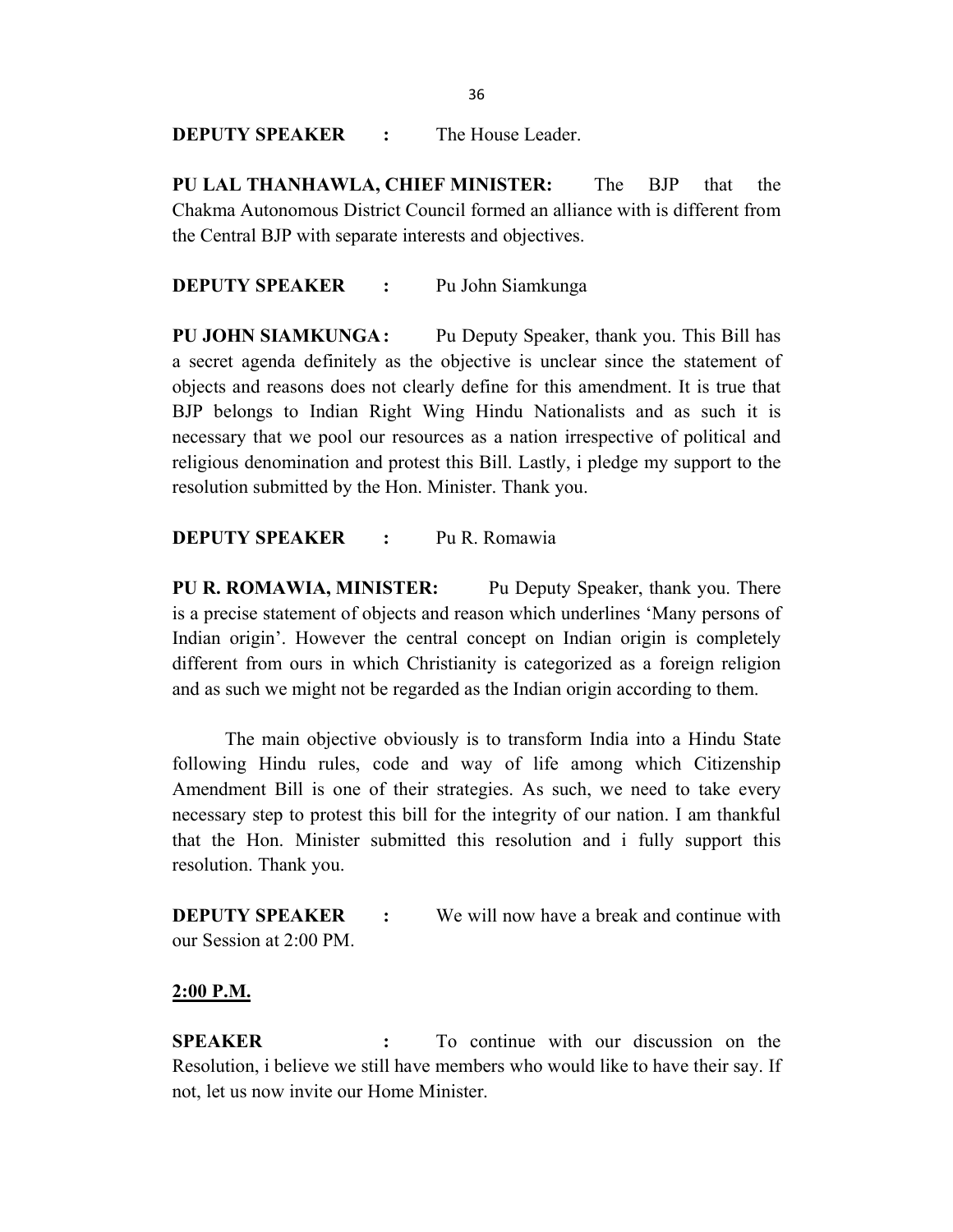**PU R. LALZIRLIANA, MINISTER:** Pu Speaker, thank you. I am grateful that the members of this House voiced their support for my resolution. As mentioned by the members before me, i would also like to suggest an immediate follow up of this resolution at central level since it is an important resolution.

This amendment bill has several protesters which is a testament to its biased content. There was no religious content in the previous Bill but this latest amendment seems like it is made for the Hindus. As such, i would like this House to pass my resolution "That this House resolves to impress upon the government of India its unequivocal opposition to the proposed Citizenship Amendment Bill, 2016 that seeks to amend the Citizenship Act, 1955 to make illegal migrants eligible to be given Indian Citizenship on the basis of religion". Thank you.

**SPEAKER :** Our Hon. Home Minister has asked the permission of this House to pass his resolution that "this House resolves to impress upon the government of India its unequivocal opposition to the proposed Citizenship Amendment Bill, 2016 that seeks to amend the Citizenship Act, 1955 to make illegal migrants eligible to be given Indian Citizenship on the basis of religion". All those in favor, please say, 'Yes'. (*MEMBERS: Yes*) Is there anyone who oppose? *(None)*. This House has unanimously passed the resolution submitted by Pu R. Lalzirliana.

**PU R. LALZIRLIANA :** Pu Speaker, thank you.

**SPEAKER :** We will move on to Legislative Business. Let us invite Pu Lalsawta, the Hon. Minister to ask for permission to introduce his bill.

**PU LALSAWTA, MINISTER:** Pu Speaker, thank you. I move this House to introduce my bill 'The Mizoram Public Demands Recovery Amendment Bill, 2018'.

**SPEAKER :** This House has agreed to let him introduce and move his bill.

**PU LALSAWTA, MINISTER:** Pu Speaker, thank you. 'The Mizoram Public Demands Recovery Amendment Bill, 2001' which has been amended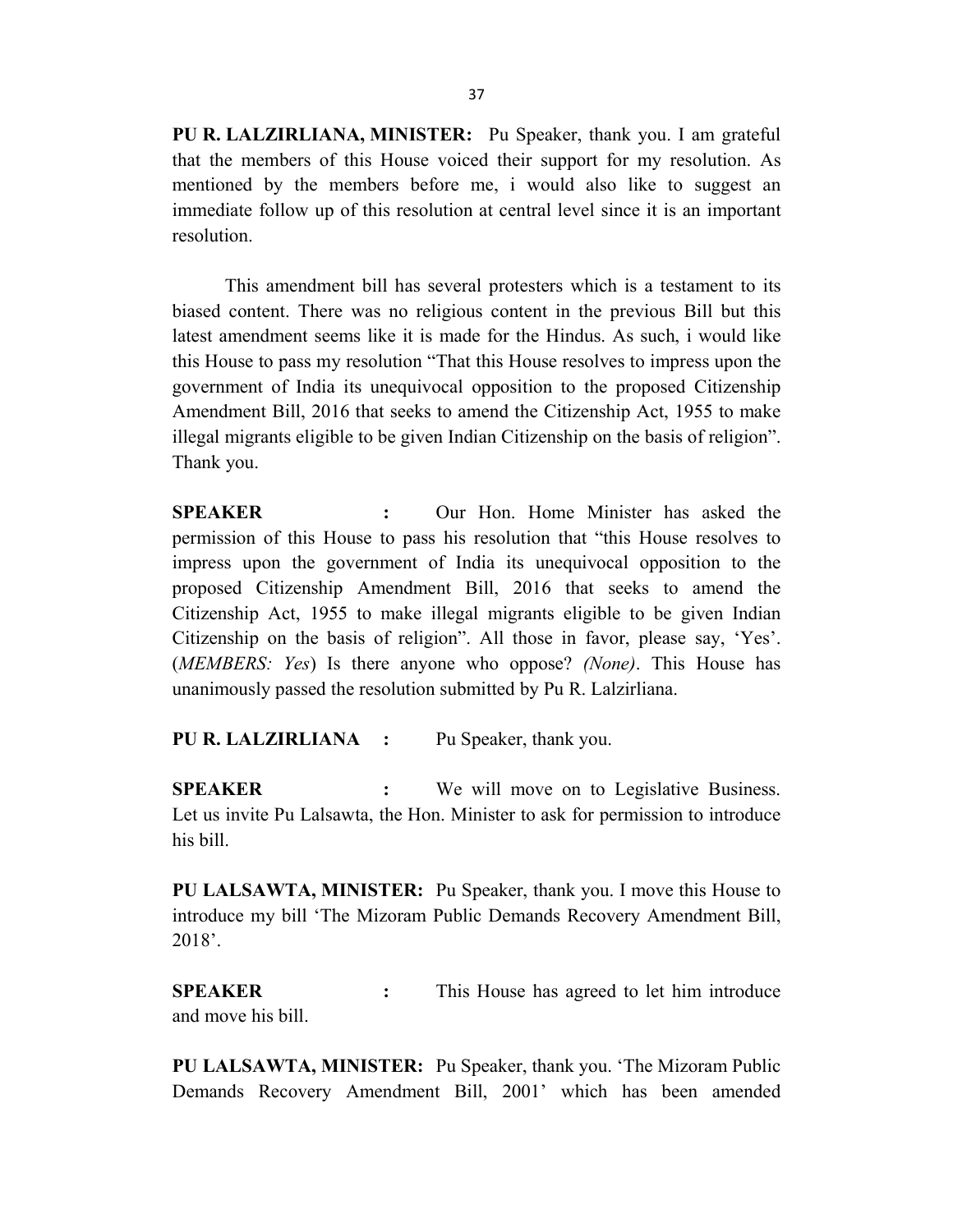previously mainly concern Taxation department. Due to recent allocation of business rules, these three departments i.e. Taxation, Land Revenue & Settlement and Finance have decided to amend this bill for better utilization. Our cabinet memo is approved in the last cabinet meeting. Due to unethical practice in the past, this bill was seldom executed.

Pu Speaker, I would like to exclude 'l' in the word installment as double 'l' is not necessary.

Firstly, we would like Section 14 to be amended as it is seen in the whole section and also an inclusion on Mode of Recovery. This mode of recovery will vary according to the condition and amount of the debt acquired by the debtor.

Secondly, Section 48 of the Principal Act shall be substituted by this Act and will have overriding effect.

Pu Speaker, we, as Finance department is lacking in many ways including the drafting of Legislation and i apologize for our shortfall. We failed to include the sentence, 'Principal Act shall be substituted by the following namely' under 14 amendment and i would like this House to accept our mistakes and include this clause in the amendment. Thank you.

**SPEAKER :** We will start our discussion with 5 minutes assigned to each speech. Who will start the discussion? Pu Lalrinliana Sailo

**PU LALRINLIANA SAILO:** Pu Speaker, thank you. Our hon. Minister has made a very precise explanation on this bill and it seems like there is no financial implications. The department has owned up to their mistakes and i believe that it is a straightforward bill. I am in favor of this bill and suggest the passing of this bill. Thank you.

## **SPEAKER :** Er. Lalrinawma

**Er. LALRINAWMA :** Pu Speaker, thank you. This will be the last Assembly Session within this term and as such i would like to be a part of the discussion. Our hon. Minister has submitted an important act with a clear and precise explanation.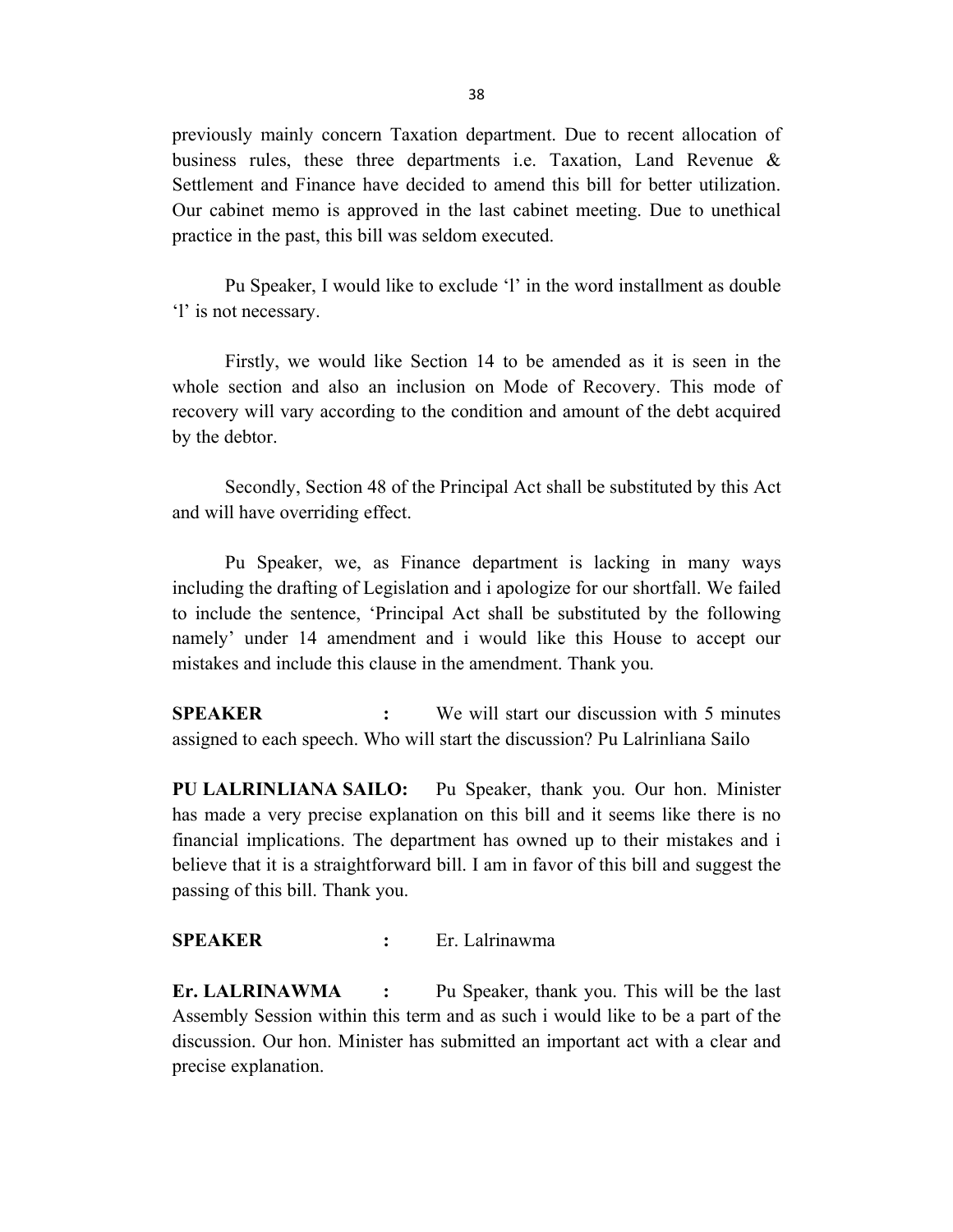I would like to point out that we have to consider the implication this bill and we have to keep an open mind on the effects it could have and has a better understanding of this bill so that it can be better utilized. Lastly, i pledge my support to this bill. Thank you.

**PU R. ROMAWIA, MINISTER:** Pu Speaker, thank you. The main objective of this bill is the defaulter and as such the important thing is for the public learn not to be a defaulter. I also support this bill. Thank you.

**SPEAKER :** Is there anyone else? No. As requested by our hon. Minister, we shall exclude 'l' from 'installment'. 'viz' shall be considered as a patent error under section 14. Let us now invite our hon. Minister to ask the permission of the House to pass this bill.

**PU LALSAWTA, MINISTER:** Pu Speaker, thank you. I am grateful that this Bill is met with enthusiasm by the members and i hope that it will pave the way and change the public's perception towards debt. So, I ask permission of this House to pass my bill 'The Mizoram Public Demands Recovery Amendment Bill, 2018'. Thank you.

**SPEAKER :** Our hon. Finance Minister has asked the permission of this House to pass his bill. All those in favor may say, 'Agree' (*MEMBERS: Agree*) Is there anyone who does not agree? No.

This House has unanimously passed 'The Mizoram Public Demands Recovery Amendment Bill, 2018'.

**PU LALSAWTA, MINISTER:** Pu Speaker, thank you.

**SPEAKER :** Since this will be last sitting for this term, i would like to invite our House Leader and opposition leader to say a few words; I hope that the members will agree. Let us invite the opposition leader Pu Vanlazawma to say a few words.

**PU VANLALZAWMA :** Pu Speaker, we have reached the end of the  $7<sup>th</sup>$  Legislative Assembly 16<sup>th</sup> Sitting without any unwanted incident and i thank you on behalf of the opposition for giving me this precious time.

In a personal note, i would like to thank my constituency Aizawl West-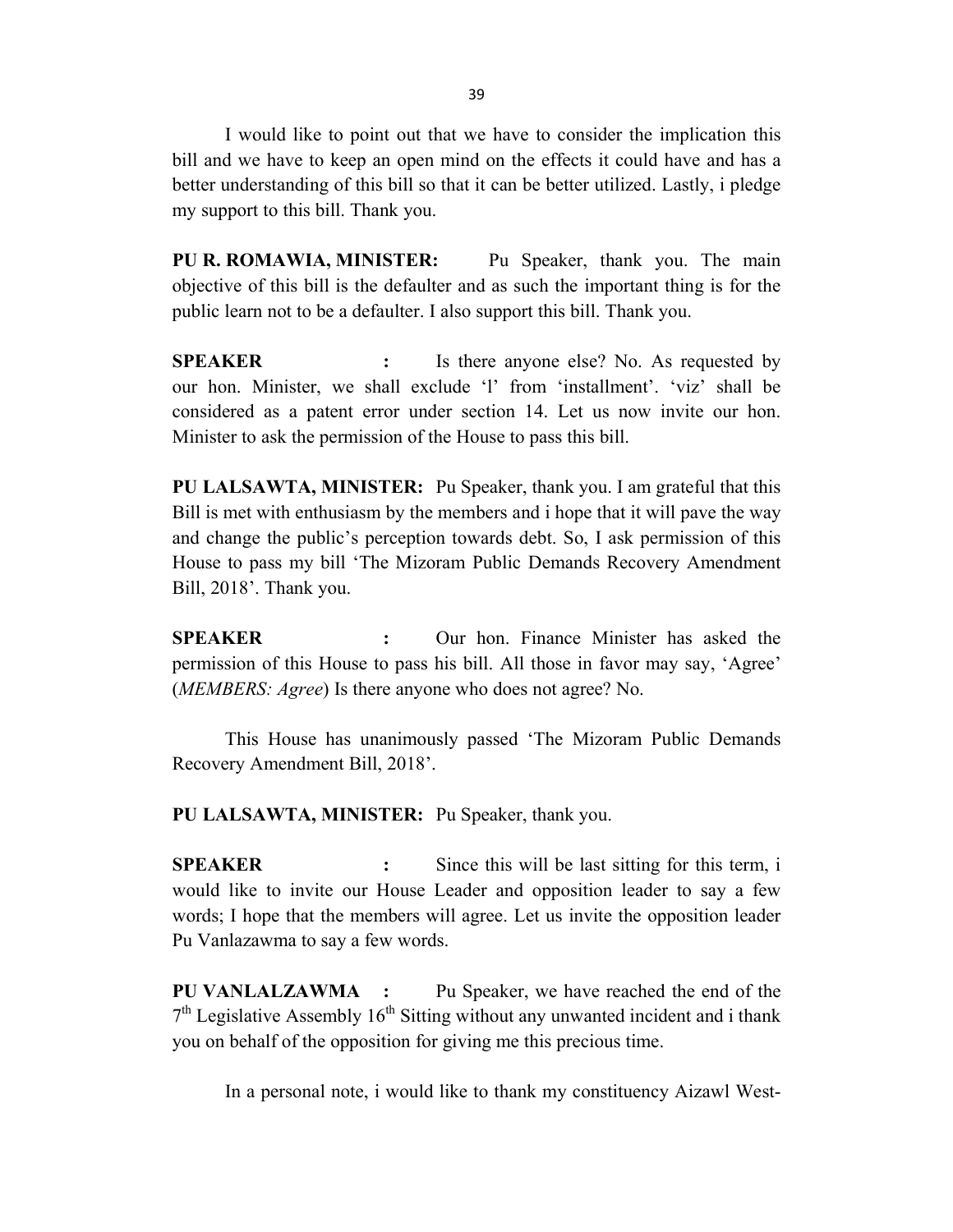III for putting their trust in me and giving me the chance to be a part of this Assembly.

I thank our hon. Speaker for his leadership skills; it is his experience and proficiency that guide us through this term.

I am grateful to our Deputy Speaker for his input and guidance and the officers and staffs at Legislative Assembly for their hard work and professionalism. I am also thankful to our House Leader for his dedication to the members of this House.

Lastly, i would like to thank the members of this House for their broad mindedness and their cooperation. There is no unpleasant incident during this term at this House and the members deserve praise for their professionalism and their respect for one another irrespective of their political affiliations. I believe that if all of us can cooperate and work together without political denomination, i am certain that our land will prosper. Thank you.

**SPEAKER :** Let us now invite our hon. Chief Minister and House Leader Pu Lal Thanhawla.

**PU LAL THANHAWLA, CHIEF MINISTER:** Pu Speaker, thank you for the unexpected invitation.

First of all, i thank God for his guidance throughout this term. I am thankful that we have no unpleasant and unfortunate incident during this term and i have no doubt that this is due to God.

I would like to thank our hon. Speaker and Deputy Speaker for their honesty and experience in guiding our sessions. Our Assembly proceedings are conducted with civility and decorum and this is due to our Speaker and Deputy Speaker.

I applaud the opposition members for being respectable of this House and its members. They provided constructive criticisms for the ministry and have treated other members with respect in spite of their difference in policy and ideology.

I would like to thank my constituencies Champhai and Serchhip for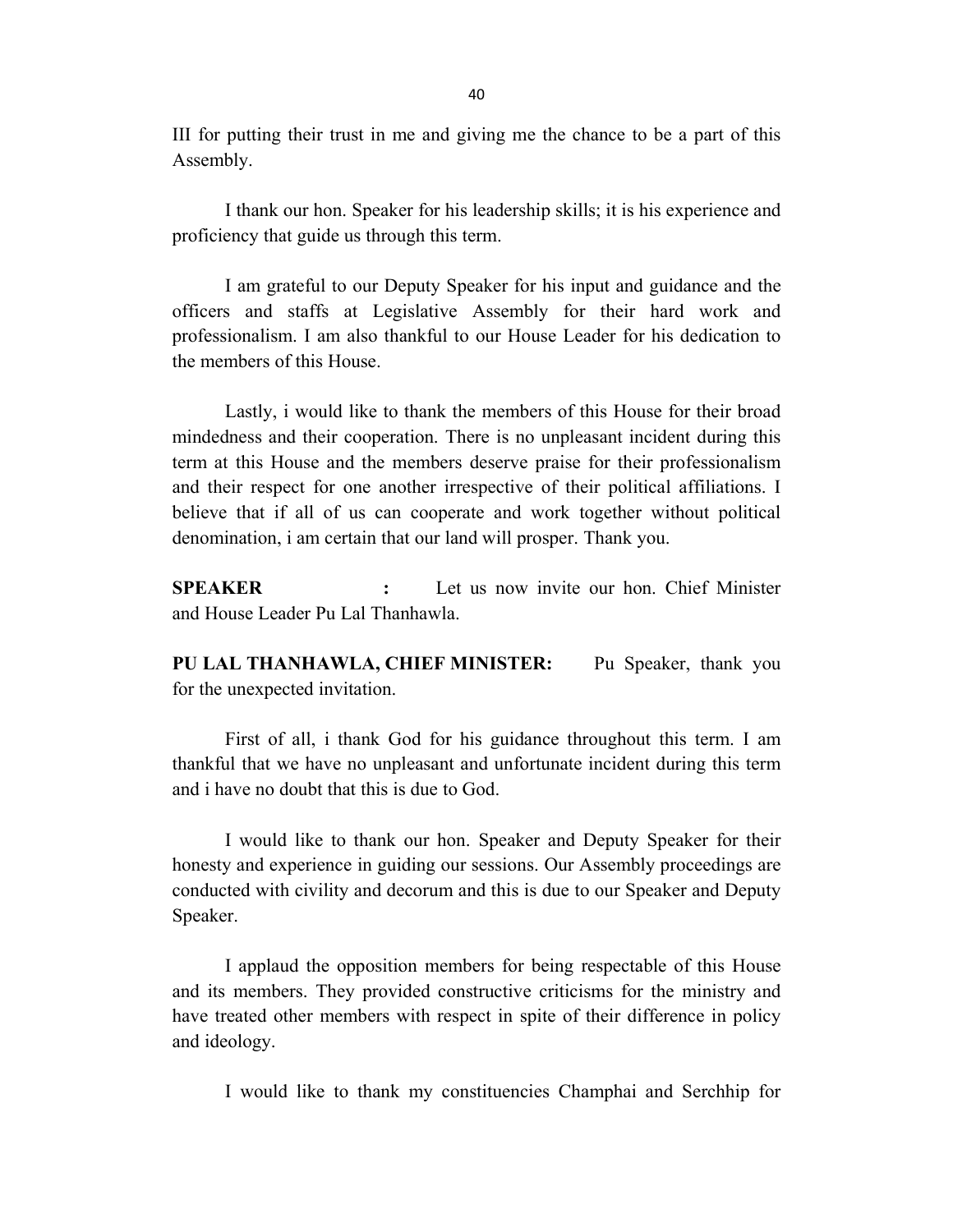believing in me and allowing me to represent them.

Each and every member of this House has their own indentation and has presented themselves with decorum throughout this term and i am grateful to be a part of it.

I would like to apologize if there are any grief and anguish caused to the members by this Ministry and i ask for their forgiveness. Thank you.

**SPEAKER :** As mentioned by our House Leader, we should thank God for his guidance.

I am grateful to be sitting in this seat which clearly shows the power of democracy. I thank the opposition members for their conduct and professionalism.

I also thank our House leader for his dedication and it is worth mentioning that he seldom miss our sessions.

The dress code of our members is always neat and tidy and i believe this reflects their personality. I wish all the members of this House happiness and health for the future.

We will now listen to the summary of this session. This session is the  $16<sup>th</sup>$  Sitting of  $7<sup>th</sup>$  Legislative Assembly. As discussed by Business Advisory Committee on 20.6.2018 (Wednesday), the duration of this session is two days and as such no question and answer was taken.

#### **OBITUARY**

A memorial was observed for Pu P.B. Nikuma (Ex-Deputy Minister) who died on 11.4.2018 with a speech made by our august House Leader, Pu Lal Thanhawla. Two other members Pu Lalruatkima and Pu R. Romawia made a speech to show their grieve. A minute of silence was observed to mourn this loss.

### **PRESENTATION OF REPORTS**

Seven papers were presented at this House during this Session.

#### **LAYING OF PAPERS**

Nine papers were laid before the House during this Session.